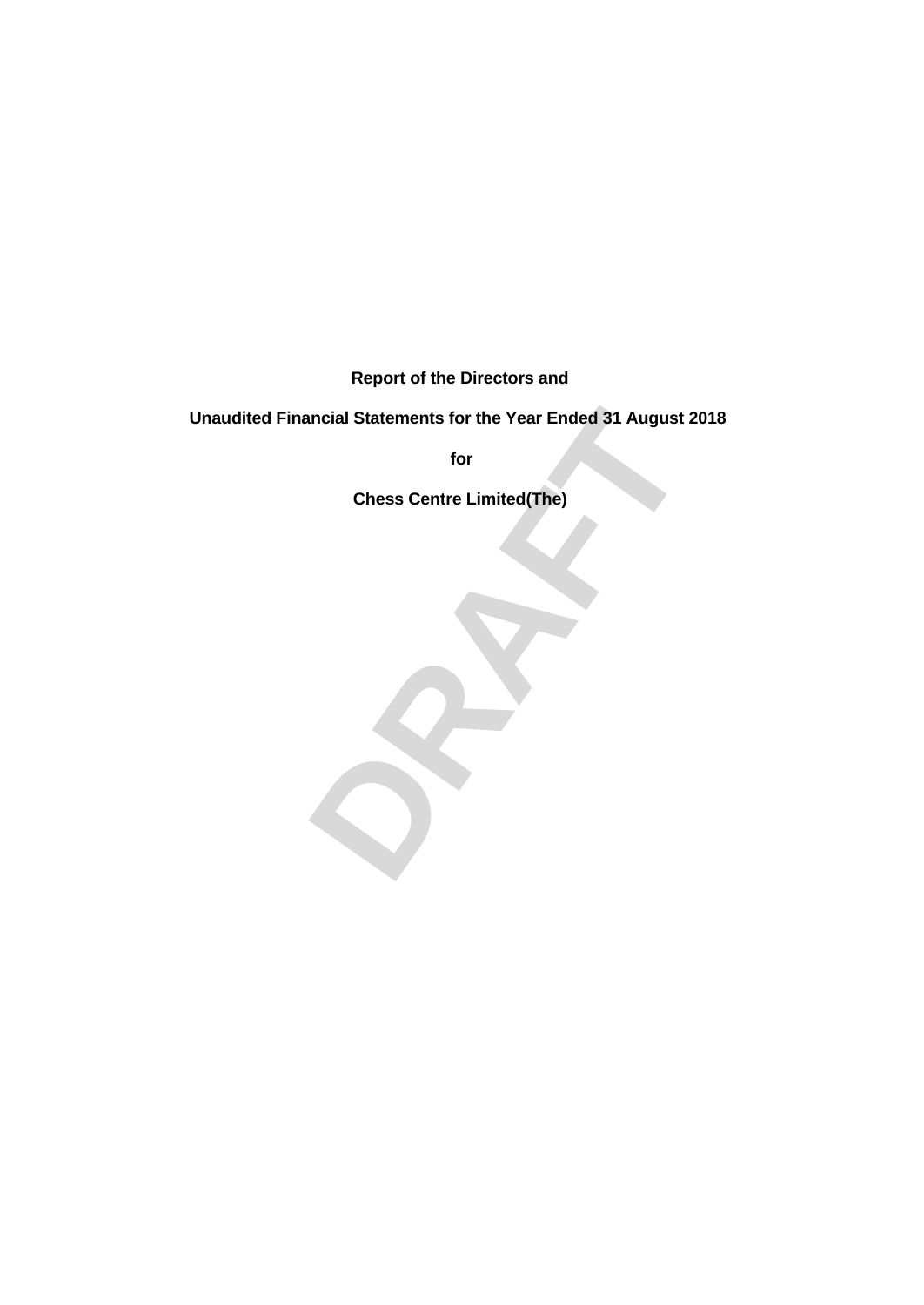# **Contents of the Financial Statements for the Year Ended 31 August 2018**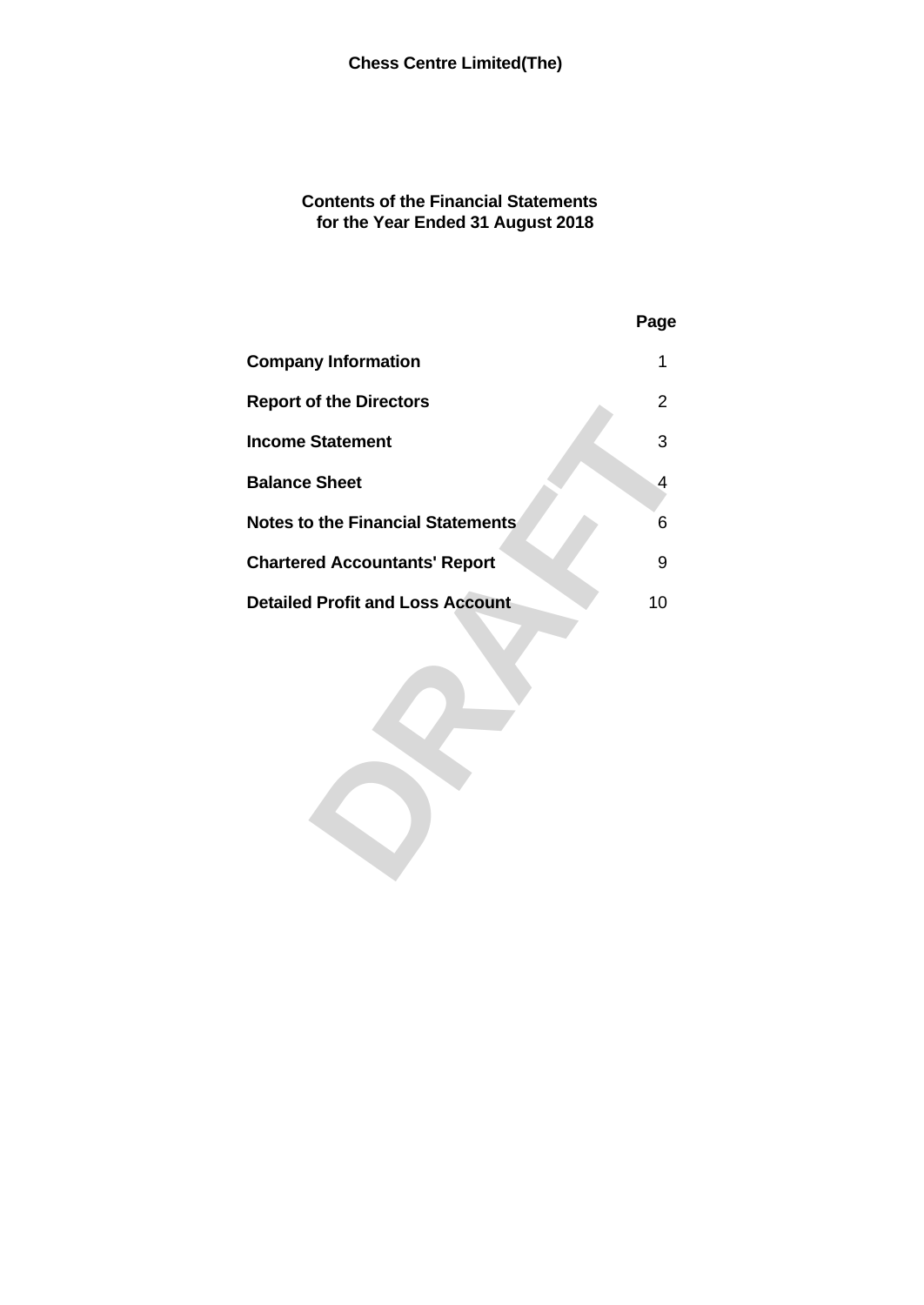# **Company Information for the Year Ended 31 August 2018**

| <b>DIRECTORS:</b> | G F Walsh |  |
|-------------------|-----------|--|
|                   | D Eustace |  |
|                   |           |  |
|                   |           |  |

**REGISTERED OFFICE:** The Watch Oak

Chain Lane Battle East Sussex TN33 0YD

**REGISTERED NUMBER:** 00351495 (England and Wales)

ACCOUNTANTS: Goatcher Chandler

Battle<br>
East Sussex<br>
TN33 0YD<br> **ED NUMBER:**<br>
00351495 (England and Wales)<br>
ANTS:<br>
Coatcher Chandler<br>
Chartered Accountants<br>
31 St Georges Centre<br>
St Georges Centre<br>
Gravesend<br>
Kent<br>
DA11 0TB<br>
National Westminster Bank PLC<br> Chartered Accountants 31 St Georges Square St Georges Centre **Gravesend** Kent / DA11 0TB

**BANKERS:** National Westminster Bank PLC Hastings Branch Havelock Road **Hastings** East Sussex TN34 1EW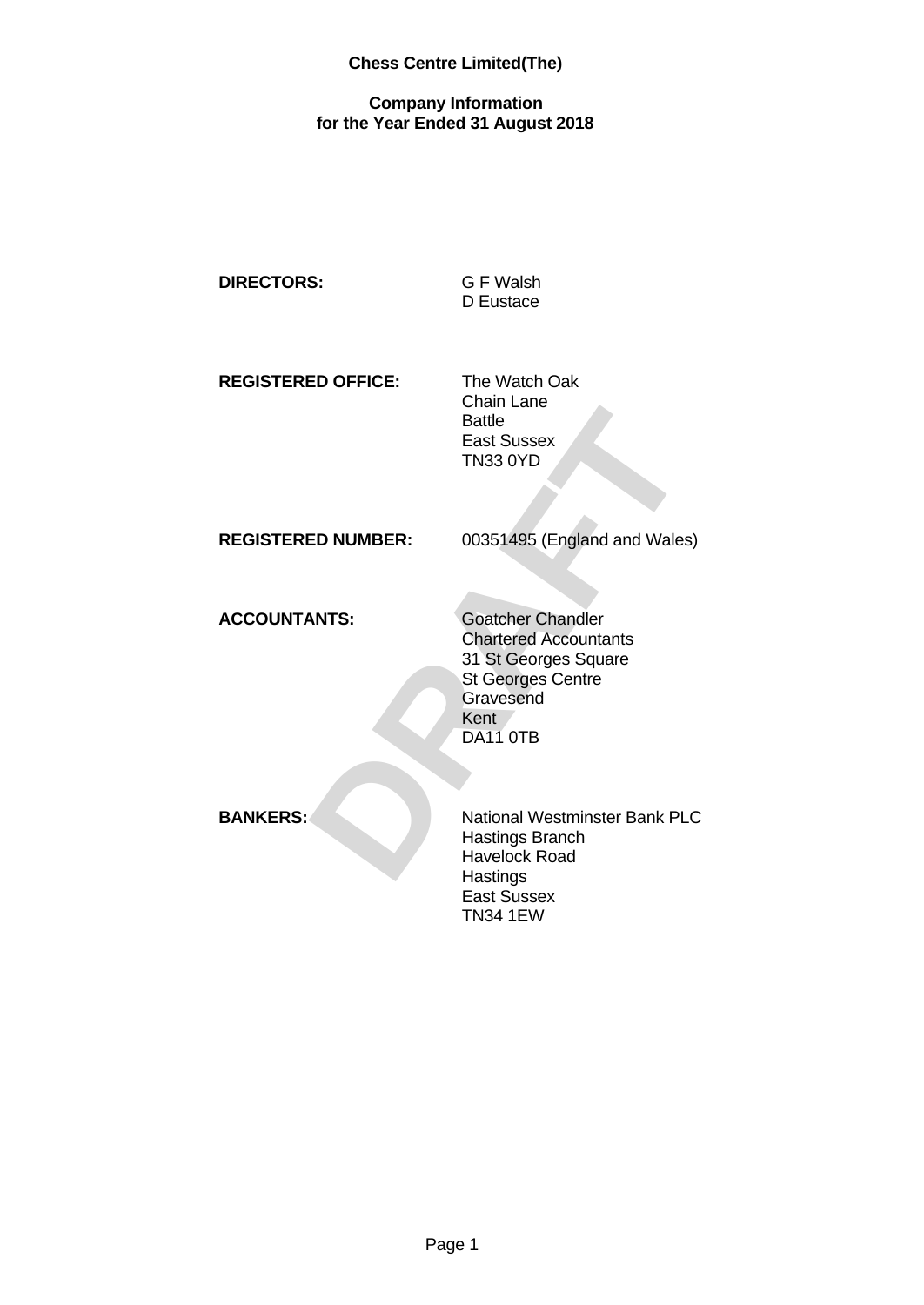# **Report of the Directors for the Year Ended 31 August 2018**

The directors present their report with the financial statements of the company for the year ended 31 August 2018.

## **DIRECTORS**

The directors shown below have held office during the whole of the period from 1 September 2017 to the date of this report.

G F Walsh D Eustace

This report has been prepared in accordance with the provisions of Part 15 of the Companies Act 2006 relating to small companies.

## **ON BEHALF OF THE BOARD:**

BRAFT .......................................................... D Eustace - Director

Date: .............................................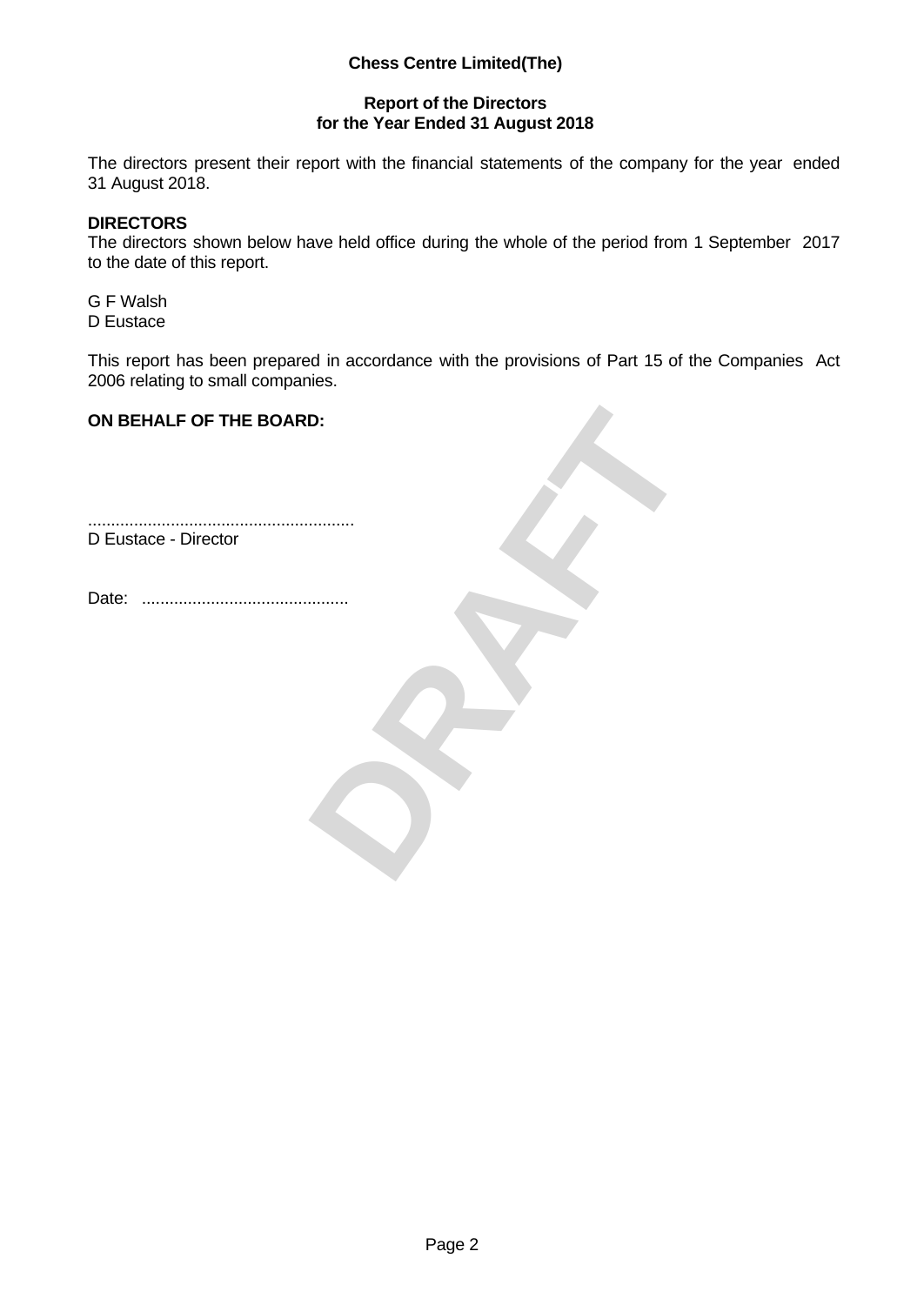# **Income Statement for the Year Ended 31 August 2018**

| £<br><b>Notes</b><br>£<br>£<br><b>TURNOVER</b><br>$\sim$<br>Administrative expenses<br>751<br><b>OPERATING LOSS</b><br>(751)<br>697<br>478<br>Income from fixed asset investments<br>Interest receivable and similar<br>13<br>income<br>-5<br>710<br>and the control of the control of | $\pounds$<br>$\sim$ $-$<br>736<br>the control of the control of the<br>(736)<br>483 |
|----------------------------------------------------------------------------------------------------------------------------------------------------------------------------------------------------------------------------------------------------------------------------------------|-------------------------------------------------------------------------------------|
|                                                                                                                                                                                                                                                                                        |                                                                                     |
|                                                                                                                                                                                                                                                                                        |                                                                                     |
|                                                                                                                                                                                                                                                                                        |                                                                                     |
|                                                                                                                                                                                                                                                                                        |                                                                                     |
|                                                                                                                                                                                                                                                                                        |                                                                                     |
| (41)<br>Gain/loss on revaluation of<br>investments<br>1,312<br><b>Contract Contract Contract</b>                                                                                                                                                                                       | (253)<br>4,270                                                                      |
| PROFIT BEFORE TAXATION<br>1,271                                                                                                                                                                                                                                                        | 4,017                                                                               |
| Tax on profit<br>$\overline{\mathbf{3}}$<br>223                                                                                                                                                                                                                                        | 726<br>$\overbrace{\hspace{25mm}}^{}$                                               |
| PROFIT FOR THE FINANCIAL YEAR<br>1,048<br>$\qquad \qquad =$                                                                                                                                                                                                                            | 3,291<br>$\qquad \qquad =$                                                          |

The notes form part of these financial statements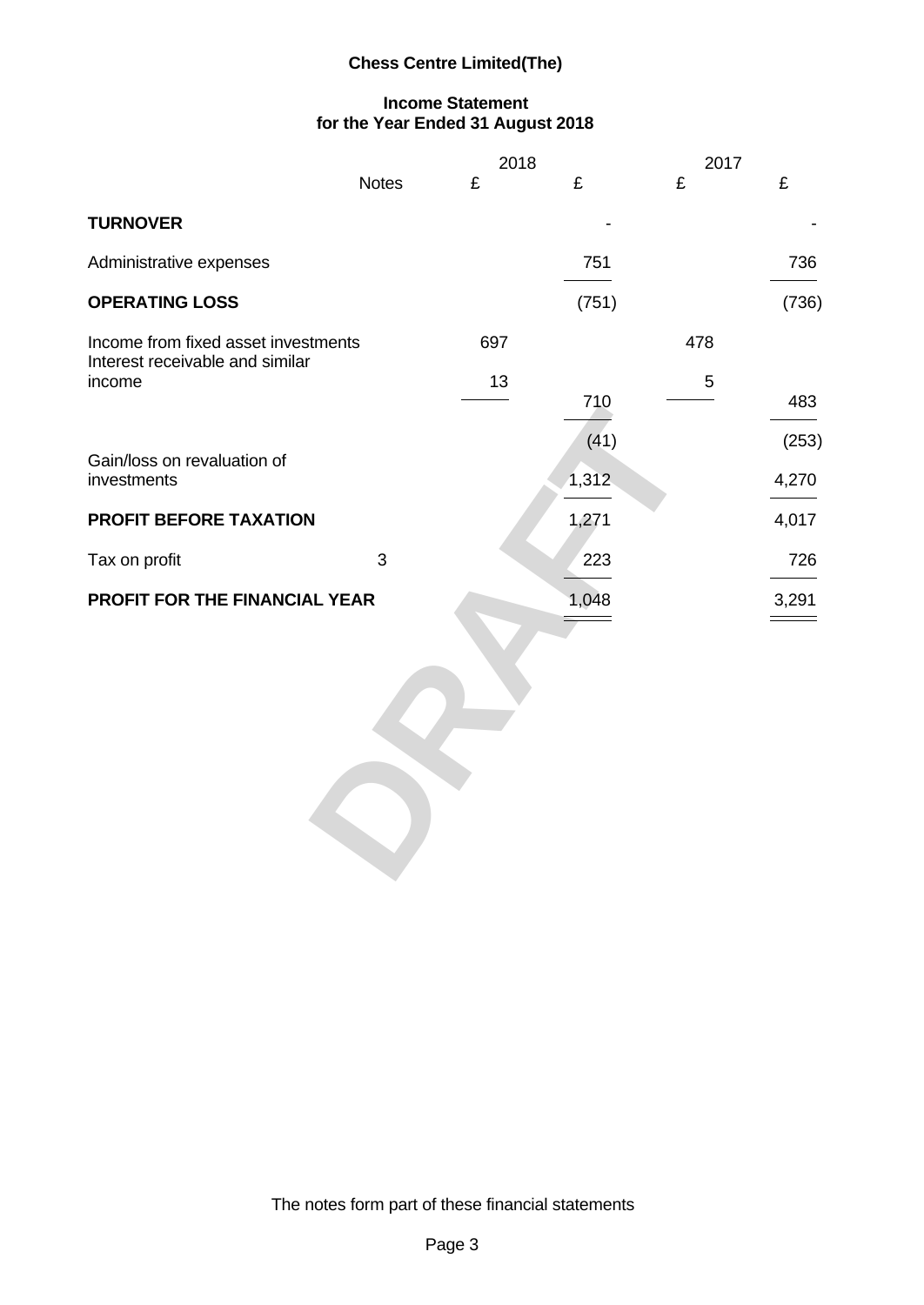# **Balance Sheet 31 August 2018**

| <b>Notes</b><br><b>FIXED ASSETS</b><br>32,979<br>Investments<br>4<br><b>CURRENT ASSETS</b><br>205<br>205<br>$5^{\circ}$<br>31,568<br>31,557<br>and the control of the control of<br>31,762<br>31,773<br>6,139<br>6,169<br>$\frac{1}{2} \left( \frac{1}{2} \right) \left( \frac{1}{2} \right) \left( \frac{1}{2} \right) \left( \frac{1}{2} \right) \left( \frac{1}{2} \right) \left( \frac{1}{2} \right) \left( \frac{1}{2} \right) \left( \frac{1}{2} \right) \left( \frac{1}{2} \right) \left( \frac{1}{2} \right) \left( \frac{1}{2} \right) \left( \frac{1}{2} \right) \left( \frac{1}{2} \right) \left( \frac{1}{2} \right) \left( \frac{1}{2} \right) \left( \frac{1}{2} \right) \left( \frac$<br>25,593<br>58,572<br>3,736<br>the contract of the contract of<br>54,836<br>________<br>1,500<br>18,242<br>35,094<br>$\overline{\phantom{a}}$<br>54,836<br>$\qquad \qquad =$ |  | 2018 | 2017 |                                |
|------------------------------------------------------------------------------------------------------------------------------------------------------------------------------------------------------------------------------------------------------------------------------------------------------------------------------------------------------------------------------------------------------------------------------------------------------------------------------------------------------------------------------------------------------------------------------------------------------------------------------------------------------------------------------------------------------------------------------------------------------------------------------------------------------------------------------------------------------------------------------------|--|------|------|--------------------------------|
|                                                                                                                                                                                                                                                                                                                                                                                                                                                                                                                                                                                                                                                                                                                                                                                                                                                                                    |  |      |      |                                |
|                                                                                                                                                                                                                                                                                                                                                                                                                                                                                                                                                                                                                                                                                                                                                                                                                                                                                    |  |      |      |                                |
|                                                                                                                                                                                                                                                                                                                                                                                                                                                                                                                                                                                                                                                                                                                                                                                                                                                                                    |  |      |      | 31,667                         |
| Debtors<br>Cash at bank<br><b>CREDITORS</b><br>Amounts falling due within one year 6<br><b>NET CURRENT ASSETS</b><br><b>TOTAL ASSETS LESS CURRENT</b><br><b>LIABILITIES</b><br><b>PROVISIONS FOR LIABILITIES</b><br><b>NET ASSETS</b><br><b>CAPITAL AND RESERVES</b><br>Called up share capital<br><b>Revaluation reserve</b><br>Retained earnings<br><b>SHAREHOLDERS' FUNDS</b><br>The company is entitled to exemption from audit under Section 477 of the Companies Act 2006 for<br>the year ended 31 August 2018.<br>The members have not required the company to obtain an audit of its financial statements for the                                                                                                                                                                                                                                                          |  |      |      |                                |
|                                                                                                                                                                                                                                                                                                                                                                                                                                                                                                                                                                                                                                                                                                                                                                                                                                                                                    |  |      |      |                                |
|                                                                                                                                                                                                                                                                                                                                                                                                                                                                                                                                                                                                                                                                                                                                                                                                                                                                                    |  |      |      |                                |
|                                                                                                                                                                                                                                                                                                                                                                                                                                                                                                                                                                                                                                                                                                                                                                                                                                                                                    |  |      |      |                                |
|                                                                                                                                                                                                                                                                                                                                                                                                                                                                                                                                                                                                                                                                                                                                                                                                                                                                                    |  |      |      |                                |
|                                                                                                                                                                                                                                                                                                                                                                                                                                                                                                                                                                                                                                                                                                                                                                                                                                                                                    |  |      |      |                                |
|                                                                                                                                                                                                                                                                                                                                                                                                                                                                                                                                                                                                                                                                                                                                                                                                                                                                                    |  |      |      |                                |
|                                                                                                                                                                                                                                                                                                                                                                                                                                                                                                                                                                                                                                                                                                                                                                                                                                                                                    |  |      |      |                                |
|                                                                                                                                                                                                                                                                                                                                                                                                                                                                                                                                                                                                                                                                                                                                                                                                                                                                                    |  |      |      | 25,634                         |
|                                                                                                                                                                                                                                                                                                                                                                                                                                                                                                                                                                                                                                                                                                                                                                                                                                                                                    |  |      |      |                                |
|                                                                                                                                                                                                                                                                                                                                                                                                                                                                                                                                                                                                                                                                                                                                                                                                                                                                                    |  |      |      |                                |
|                                                                                                                                                                                                                                                                                                                                                                                                                                                                                                                                                                                                                                                                                                                                                                                                                                                                                    |  |      |      | 57,301                         |
|                                                                                                                                                                                                                                                                                                                                                                                                                                                                                                                                                                                                                                                                                                                                                                                                                                                                                    |  |      |      |                                |
|                                                                                                                                                                                                                                                                                                                                                                                                                                                                                                                                                                                                                                                                                                                                                                                                                                                                                    |  |      |      | 3,513                          |
|                                                                                                                                                                                                                                                                                                                                                                                                                                                                                                                                                                                                                                                                                                                                                                                                                                                                                    |  |      |      |                                |
|                                                                                                                                                                                                                                                                                                                                                                                                                                                                                                                                                                                                                                                                                                                                                                                                                                                                                    |  |      |      | 53,788                         |
|                                                                                                                                                                                                                                                                                                                                                                                                                                                                                                                                                                                                                                                                                                                                                                                                                                                                                    |  |      |      |                                |
|                                                                                                                                                                                                                                                                                                                                                                                                                                                                                                                                                                                                                                                                                                                                                                                                                                                                                    |  |      |      |                                |
|                                                                                                                                                                                                                                                                                                                                                                                                                                                                                                                                                                                                                                                                                                                                                                                                                                                                                    |  |      |      | 1,500                          |
|                                                                                                                                                                                                                                                                                                                                                                                                                                                                                                                                                                                                                                                                                                                                                                                                                                                                                    |  |      |      | 17,153                         |
|                                                                                                                                                                                                                                                                                                                                                                                                                                                                                                                                                                                                                                                                                                                                                                                                                                                                                    |  |      |      | 35,135                         |
|                                                                                                                                                                                                                                                                                                                                                                                                                                                                                                                                                                                                                                                                                                                                                                                                                                                                                    |  |      |      | $\overbrace{\hspace{25mm}}^{}$ |
|                                                                                                                                                                                                                                                                                                                                                                                                                                                                                                                                                                                                                                                                                                                                                                                                                                                                                    |  |      |      | 53,788                         |
|                                                                                                                                                                                                                                                                                                                                                                                                                                                                                                                                                                                                                                                                                                                                                                                                                                                                                    |  |      |      | $\qquad \qquad =$              |
|                                                                                                                                                                                                                                                                                                                                                                                                                                                                                                                                                                                                                                                                                                                                                                                                                                                                                    |  |      |      |                                |
|                                                                                                                                                                                                                                                                                                                                                                                                                                                                                                                                                                                                                                                                                                                                                                                                                                                                                    |  |      |      |                                |
|                                                                                                                                                                                                                                                                                                                                                                                                                                                                                                                                                                                                                                                                                                                                                                                                                                                                                    |  |      |      |                                |
|                                                                                                                                                                                                                                                                                                                                                                                                                                                                                                                                                                                                                                                                                                                                                                                                                                                                                    |  |      |      |                                |
|                                                                                                                                                                                                                                                                                                                                                                                                                                                                                                                                                                                                                                                                                                                                                                                                                                                                                    |  |      |      |                                |
| year ended 31 August 2018 in accordance with Section 476 of the Companies Act 2006.                                                                                                                                                                                                                                                                                                                                                                                                                                                                                                                                                                                                                                                                                                                                                                                                |  |      |      |                                |

The directors acknowledge their responsibilities for:

- (a) ensuring that the company keeps accounting records which comply with Sections 386 and 387 of the Companies Act 2006 and
- (b) preparing financial statements which give a true and fair view of the state of affairs of the company as at the end of each financial year and of its profit or loss for each financial year in accordance with the requirements of Sections 394 and 395 and which otherwise comply with the requirements of the Companies Act 2006 relating to financial statements, so far as applicable to the company.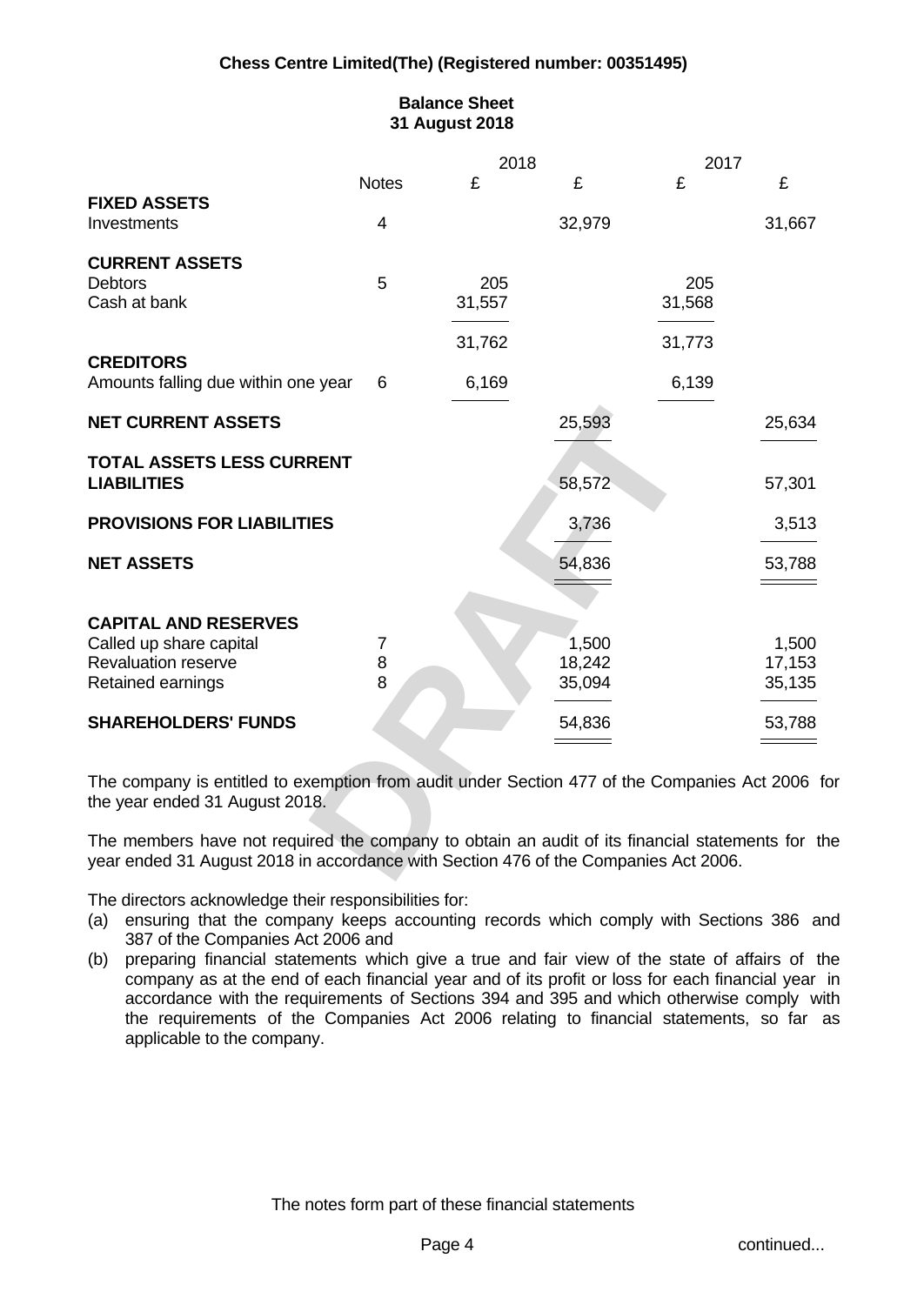## **Balance Sheet - continued 31 August 2018**

The financial statements have been prepared in accordance with the provisions of Part 15 of the Companies Act 2006 relating to small companies.

The financial statements were approved by the Board of Directors on ............................................. and were signed on its behalf by:

.......................................................... D Eustace - Director



The notes form part of these financial statements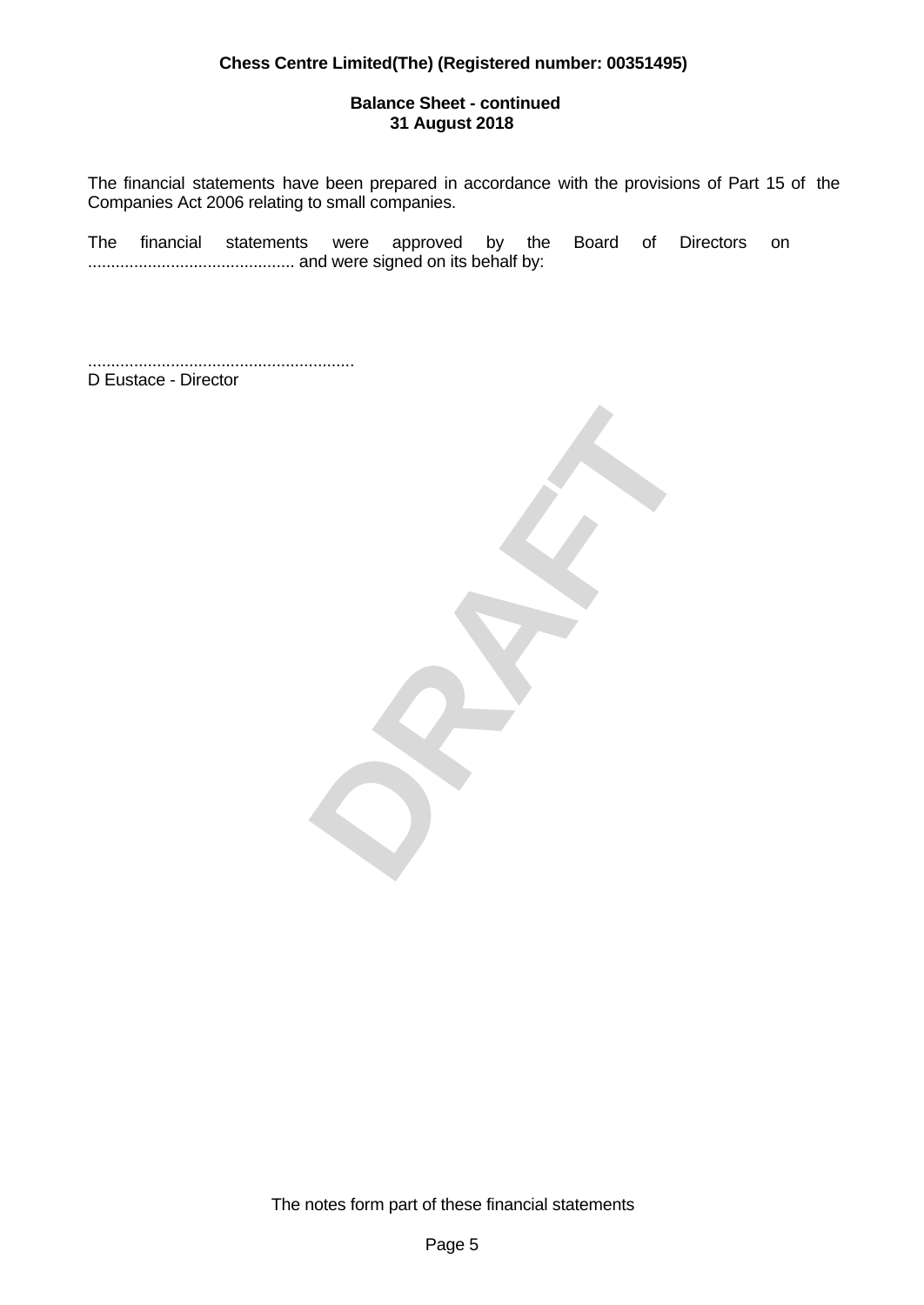## **Notes to the Financial Statements for the Year Ended 31 August 2018**

# 1. **STATUTORY INFORMATION**

Chess Centre Limited(The) is a private company, limited by shares, registered in England and Wales. The company's registered number and registered office address can be found on the Company Information page.

### 2. **ACCOUNTING POLICIES**

#### **Basis of preparing the financial statements**

These financial statements have been prepared in accordance with the provisions of Section 1A "Small Entities" of Financial Reporting Standard 102 "The Financial Reporting Standard applicable in the UK and Republic of Ireland" and the Companies Act 2006. The financial statements have been prepared under the historical cost convention as modified by the revaluation of certain assets.

### **Taxation**

Taxation for the year comprises current and deferred tax. Tax is recognised in the Income Statement, except to the extent that it relates to items recognised in other comprehensive income or directly in equity.

Current or deferred taxation assets and liabilities are not discounted.

Current tax is recognised at the amount of tax payable using the tax rates and laws that have been enacted or substantively enacted by the balance sheet date.

#### **Deferred tax**

Deferred tax is recognised in respect of all timing differences that have originated but not reversed at the balance sheet date.

reference under the instollation cost conveniuon as intoined by the<br>
persects.<br>
comprises current and deferred tax. Tax is recognised in the Income<br>
the extent that it relates to items recognised in other comprehensive<br>
ui Timing differences arise from the inclusion of income and expenses in tax assessments in periods different from those in which they are recognised in financial statements. Deferred tax is measured using tax rates and laws that have been enacted or substantively enacted by the year end and that are expected to apply to the reversal of the timing difference.

Unrelieved tax losses and other deferred tax assets are recognised only to the extent that it is probable that they will be recovered against the reversal of deferred tax liabilities or other future taxable profits.

#### **Other income**

Income from fixed asset investments represents interest, dividends and royalties received net of tax.

#### **Fixed asset investments**

Investments are stated at current market value at the balance sheet date.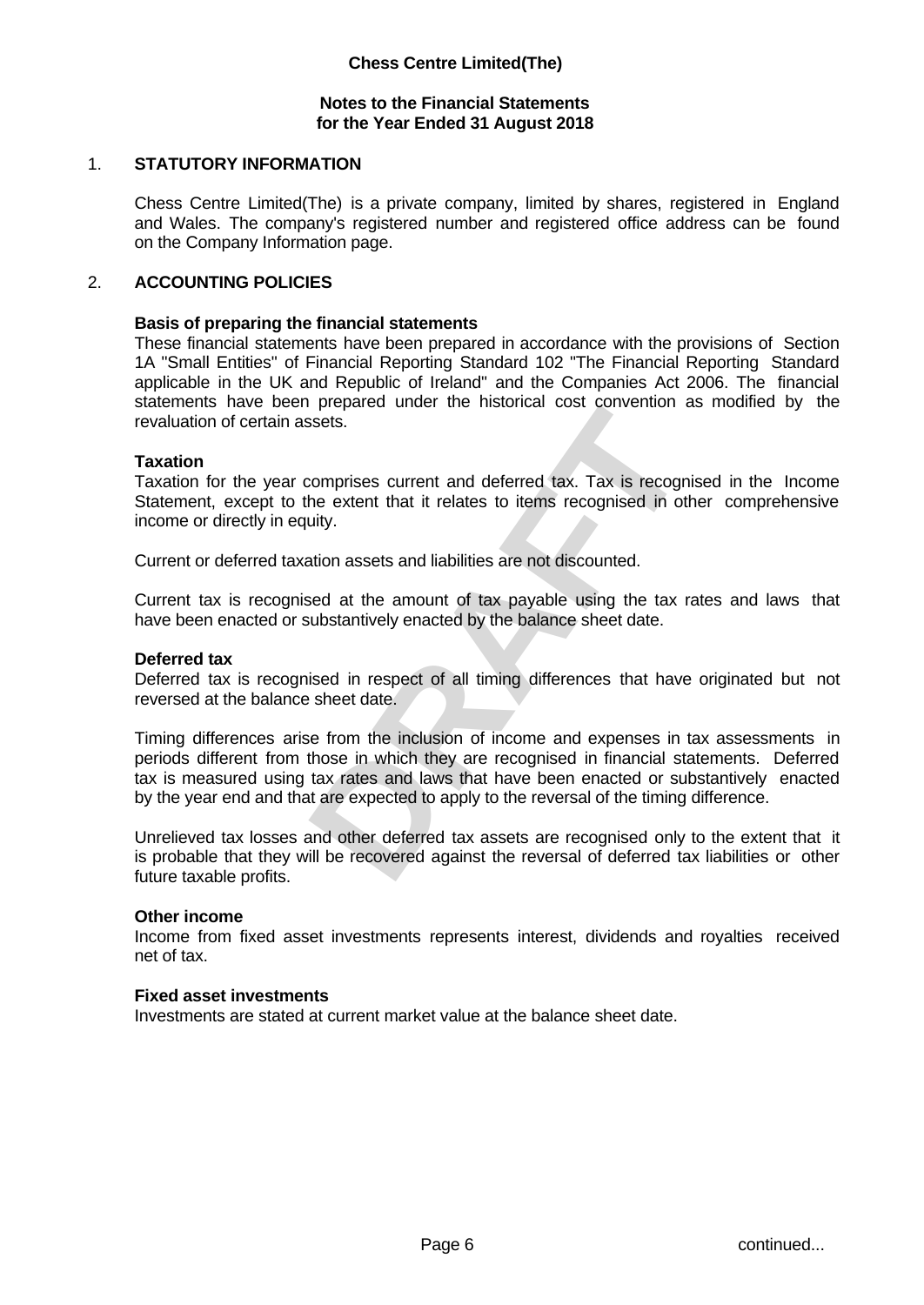## **Notes to the Financial Statements - continued for the Year Ended 31 August 2018**

# 3. **TAXATION**

### **Analysis of the tax charge**

The tax charge on the profit for the year was as follows:

| Deferred tax  | 2018<br>₽<br>223 | 2017<br>⌒<br>-<br>726       |  |
|---------------|------------------|-----------------------------|--|
| Tax on profit | 223<br>$=$ $-$   | 726<br>$\sim$ $\sim$ $\sim$ |  |

# 4. **FIXED ASSET INVESTMENTS**

|                                                        | <b>UUL</b>                                   |
|--------------------------------------------------------|----------------------------------------------|
|                                                        | investments                                  |
|                                                        |                                              |
|                                                        |                                              |
| <b>COST OR VALUATION</b>                               |                                              |
| At 1 September 2017                                    | 31,667                                       |
| Revaluations                                           | 1,312                                        |
|                                                        | the control of the control of the control of |
|                                                        |                                              |
| At 31 August 2018                                      | 32,979                                       |
|                                                        |                                              |
| <b>NET BOOK VALUE</b>                                  |                                              |
|                                                        |                                              |
| At 31 August 2018                                      | 32,979                                       |
|                                                        | $\qquad \qquad \overbrace{\qquad \qquad }$   |
| At 31 August 2017                                      | 31,667                                       |
|                                                        | $\qquad \qquad =$                            |
|                                                        |                                              |
|                                                        |                                              |
| Cost or valuation at 31 August 2018 is represented by: |                                              |
|                                                        |                                              |
|                                                        |                                              |
|                                                        | Other                                        |
|                                                        | investments                                  |
|                                                        |                                              |
| Valuation in 2018                                      | 32,979                                       |
|                                                        | $\qquad \qquad \qquad =\qquad \qquad$        |
|                                                        |                                              |
|                                                        |                                              |
| DEBTORS: AMOUNTS FALLING DUE WITHIN ONE YEAR           |                                              |
|                                                        | 2017<br>2018                                 |
|                                                        |                                              |

# Cost or valuation at 31 August 2018 is represented by:

|    | Valuation in 2018                                     |            | Other<br>investments<br>32,979 |
|----|-------------------------------------------------------|------------|--------------------------------|
| 5. | <b>DEBTORS: AMOUNTS FALLING DUE WITHIN ONE YEAR</b>   | 2018       | 2017                           |
|    | Other debtors                                         | £<br>205   | £<br>205                       |
| 6. | <b>CREDITORS: AMOUNTS FALLING DUE WITHIN ONE YEAR</b> | 2018       | 2017                           |
|    | Other creditors                                       | £<br>6,169 | £<br>6,139                     |

 $Q<sub>thor</sub>$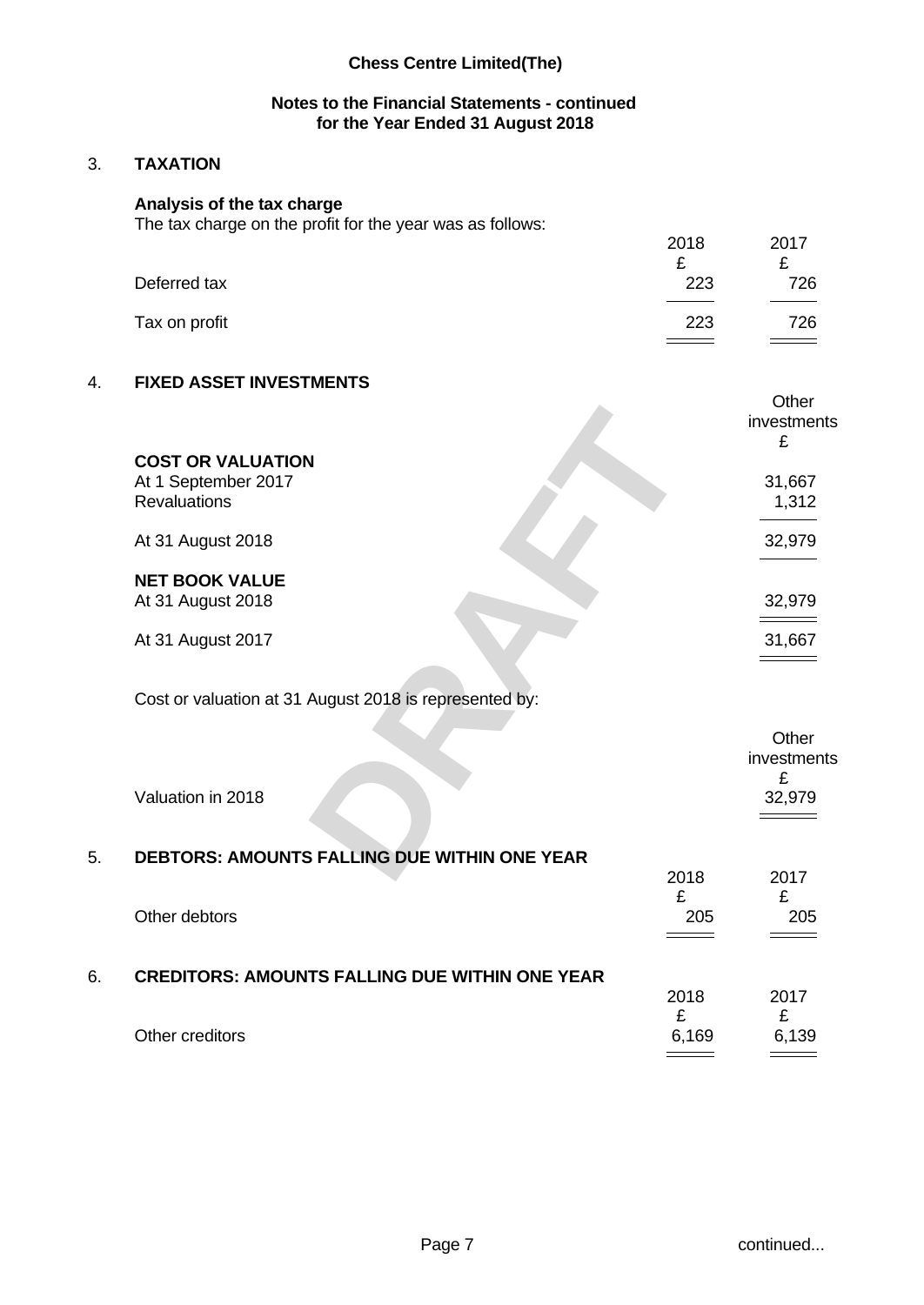# **Notes to the Financial Statements - continued for the Year Ended 31 August 2018**

# 7. **CALLED UP SHARE CAPITAL**

|         | Allotted, issued and fully paid: |         |       |      |  |
|---------|----------------------------------|---------|-------|------|--|
| Number: | Class:                           | Nominal | 2018  | 2017 |  |
|         |                                  | value:  |       | -    |  |
| 1,500   | <b>Ordinary</b>                  |         | 1,500 | .500 |  |
|         |                                  |         |       |      |  |

# 8. **RESERVES**

|                                                                                                                                                                                                                   | Retained<br>earnings        | Revaluation<br>reserve                       | Totals                                        |
|-------------------------------------------------------------------------------------------------------------------------------------------------------------------------------------------------------------------|-----------------------------|----------------------------------------------|-----------------------------------------------|
| At 1 September 2017                                                                                                                                                                                               |                             | 17,153                                       | 52,288                                        |
| Profit for the year                                                                                                                                                                                               | 35,135<br>1,048             |                                              | 1,048                                         |
| Reclassification/transfer                                                                                                                                                                                         | (1,089)                     | 1,089<br>the contract of the contract of the | <b>.</b><br>and the control of the control of |
| At 31 August 2018                                                                                                                                                                                                 | 35,094<br>$\qquad \qquad =$ | 18,242<br><u> — — —</u>                      | 53,336<br>$\qquad \qquad =$                   |
| ULTIMATE CONTROLLING PARTY                                                                                                                                                                                        |                             |                                              |                                               |
| The ultimate controlling party of the entity is the British Chess Federation.<br>The investments in the Permanent Invested Fund of this entity are held by the following<br>trustees:-<br>R E Edwards<br>I P Keen |                             |                                              |                                               |
| These individuals are also the 100% shareholders of the ordinary share capital of Chess<br>Centre Limited(The).                                                                                                   |                             |                                              |                                               |

# 9. **ULTIMATE CONTROLLING PARTY**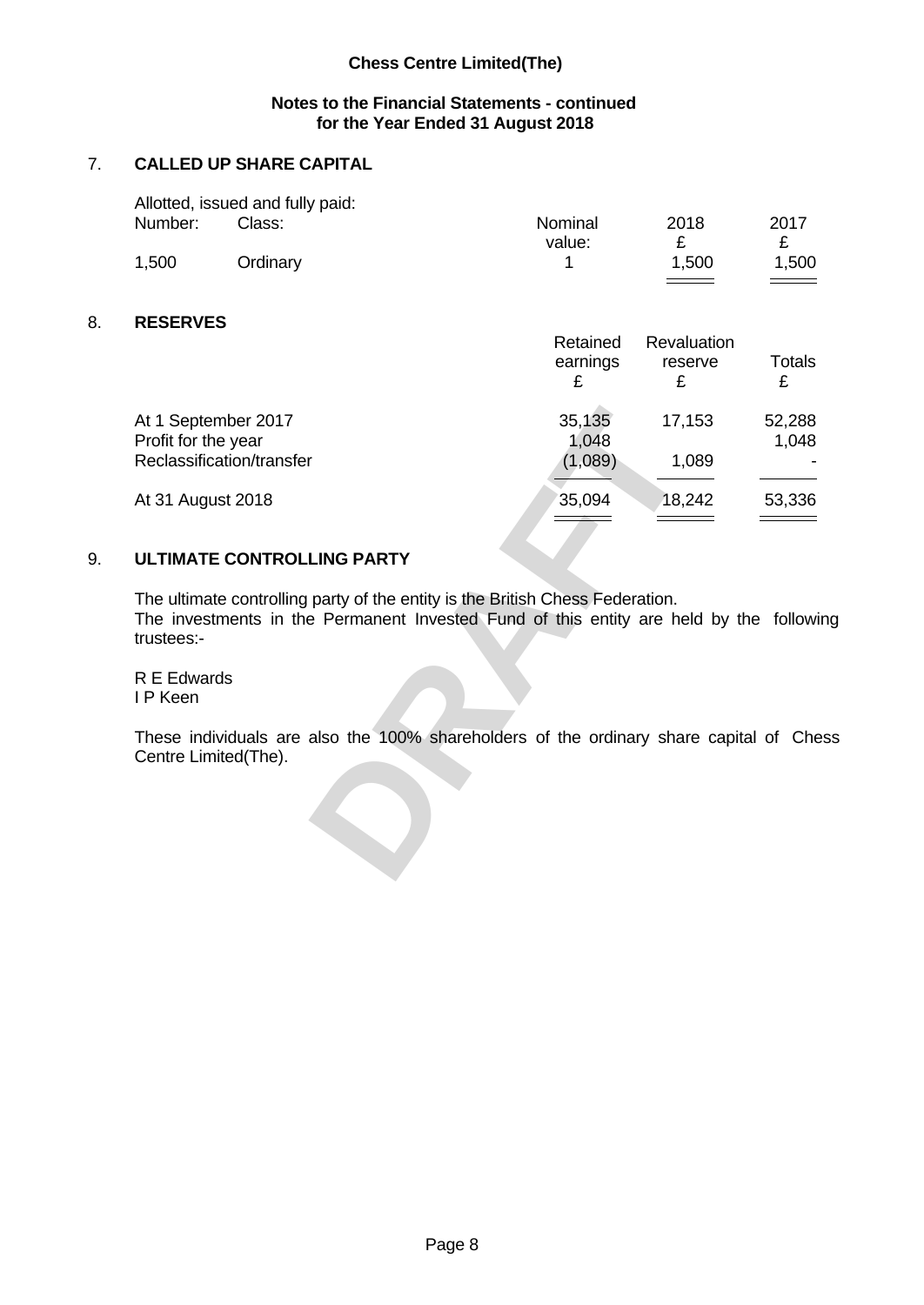#### **Chartered Accountants' Report to the Board of Directors on the Unaudited Financial Statements of Chess Centre Limited(The)**

In order to assist you to fulfil your duties under the Companies Act 2006, we have prepared for your approval the financial statements of Chess Centre Limited(The) for the year ended 31 August 2018 which comprise the Income Statement, Balance Sheet and the related notes from the company's accounting records and from information and explanations you have given us.

As a practising member firm of the Institute of Chartered Accountants in England and Wales (ICAEW), we are subject to its ethical and other professional requirements which are detailed within the ICAEW's regulations and guidance at http://www.icaew.com/en/membership/regulations-standards-and-guidance.

actionary of Directors of Chess Centre Limited(The), as a body, in this<br>Re Board of Directors of Chess Centre Limited(The), as a body, in this<br>AEW Technical Release 07/16AAF. To the fullest extent permitted by<br>a hody, for This report is made solely to the Board of Directors of Chess Centre Limited(The), as a body, in accordance with our terms of engagement. Our work has been undertaken solely to prepare for your approval the financial statements of Chess Centre Limited(The) and state those matters that we have agreed to state to the Board of Directors of Chess Centre Limited(The), as a body, in this report in accordance with ICAEW Technical Release 07/16AAF. To the fullest extent permitted by law, we do not accept or assume responsibility to anyone other than Chess Centre Limited(The) and its Board of Directors, as a body, for our work or for this report.

It is your duty to ensure that Chess Centre Limited(The) has kept adequate accounting records and to prepare statutory financial statements that give a true and fair view of the assets, liabilities, financial position and profit of Chess Centre Limited(The). You consider that Chess Centre Limited(The) is exempt from the statutory audit requirement for the year.

We have not been instructed to carry out an audit or a review of the financial statements of Chess Centre Limited(The). For this reason, we have not verified the accuracy or completeness of the accounting records or information and explanations you have given to us and we do not, therefore, express any opinion on the statutory financial statements.

Goatcher Chandler Chartered Accountants 31 St Georges Square St Georges Centre Gravesend Kent DA11 0TB

Date: .............................................